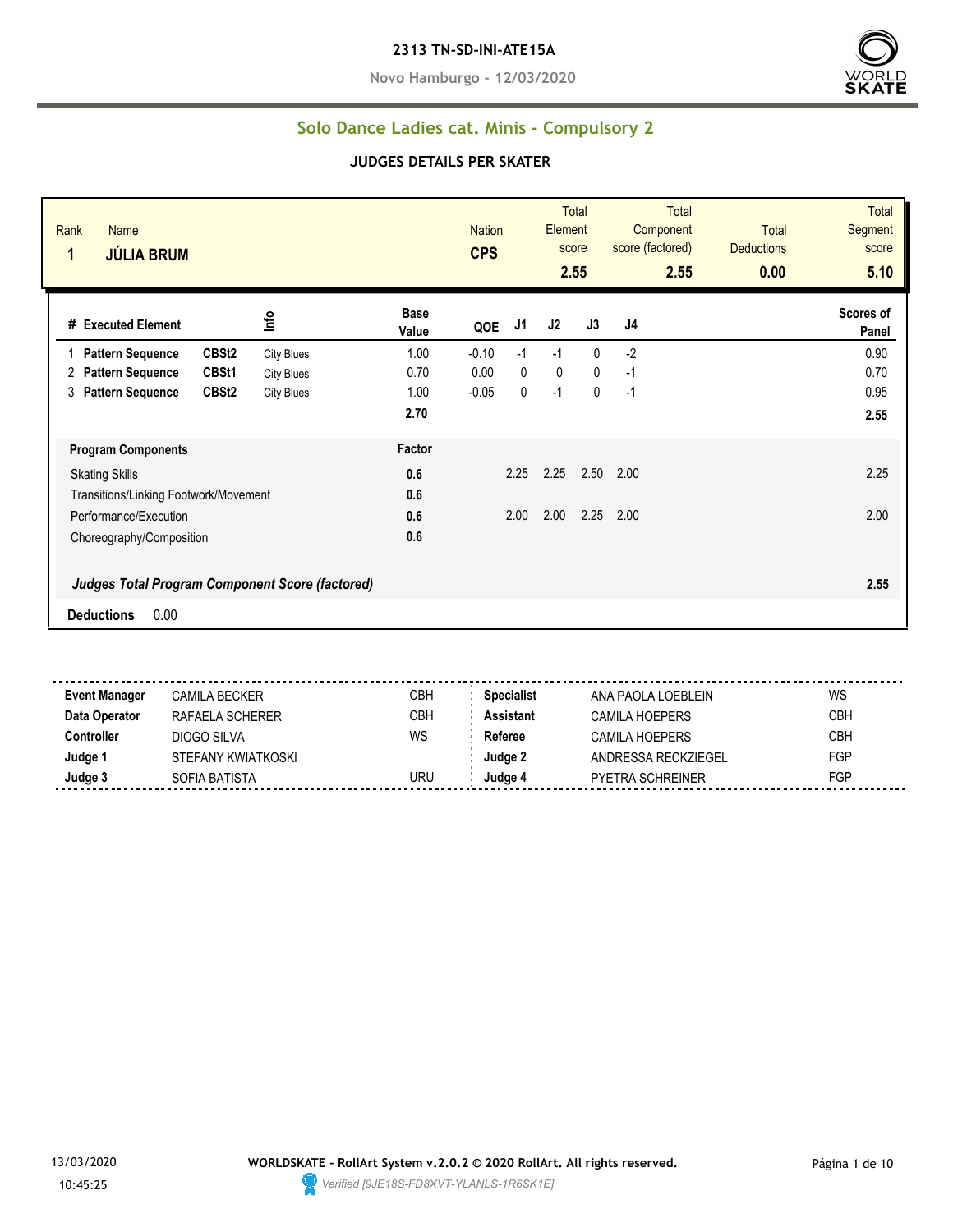| Rank<br><b>Name</b><br>$\overline{2}$<br><b>ANA LAURA MOSMANN SARTORI</b> |                   |                      | <b>Nation</b><br><b>PAP</b> |              | Element     | <b>Total</b><br>score<br>1.35 | <b>Total</b><br>Component<br>score (factored)<br>2.85 | <b>Total</b><br><b>Deductions</b><br>0.00 | <b>Total</b><br><b>Segment</b><br>score<br>4.20 |
|---------------------------------------------------------------------------|-------------------|----------------------|-----------------------------|--------------|-------------|-------------------------------|-------------------------------------------------------|-------------------------------------------|-------------------------------------------------|
| # Executed Element                                                        | lnfo              | <b>Base</b><br>Value | QOE                         | J1           | J2          | J3                            | J <sub>4</sub>                                        |                                           | Scores of<br>Panel                              |
| <b>CBStB</b><br><b>Pattern Sequence</b>                                   | <b>City Blues</b> | 0.40                 | $-0.05$                     | $\mathbf{0}$ | $-1$        | $-2$                          | $\mathbf{0}$                                          |                                           | 0.35                                            |
| <b>Pattern Sequence</b><br>CBSt1<br>2                                     | <b>City Blues</b> | 0.70                 | $-0.05$                     | $\mathbf{0}$ | $\mathbf 0$ | $-2$                          | $-1$                                                  |                                           | 0.65                                            |
| <b>Pattern Sequence</b><br><b>CBStB</b><br>3                              | <b>City Blues</b> | 0.40                 | $-0.05$                     | 0            | 0           | $-1$                          | $-1$                                                  |                                           | 0.35                                            |
|                                                                           |                   | 1.50                 |                             |              |             |                               |                                                       |                                           | 1.35                                            |
| <b>Program Components</b>                                                 |                   | Factor               |                             |              |             |                               |                                                       |                                           |                                                 |
| <b>Skating Skills</b>                                                     |                   | 0.6                  |                             | 2.50         | 2.75        | 2.50                          | 2.50                                                  |                                           | 2.50                                            |
| Transitions/Linking Footwork/Movement                                     |                   | 0.6                  |                             |              |             |                               |                                                       |                                           |                                                 |
| Performance/Execution                                                     |                   | 0.6                  |                             | 2.25         | 2.50        | 2.00                          | 2.25                                                  |                                           | 2.25                                            |
| Choreography/Composition                                                  |                   | 0.6                  |                             |              |             |                               |                                                       |                                           |                                                 |
| <b>Judges Total Program Component Score (factored)</b>                    |                   |                      |                             |              |             |                               |                                                       |                                           | 2.85                                            |
| 0.00<br><b>Deductions</b>                                                 |                   |                      |                             |              |             |                               |                                                       |                                           |                                                 |

| <b>Event Manager</b> | CAMILA BECKER      | СВН        | <b>Specialist</b> | ANA PAOLA LOEBLEIN      | WS         |
|----------------------|--------------------|------------|-------------------|-------------------------|------------|
| Data Operator        | RAFAELA SCHERER    | <b>CBH</b> | Assistant         | <b>CAMILA HOEPERS</b>   | <b>CBH</b> |
| :ontroller           | DIOGO SILVA        | WS         | Referee           | CAMILA HOEPERS          | <b>CBH</b> |
| Judge '              | STEFANY KWIATKOSKI |            | Judae 2           | ANDRESSA RECKZIEGEL     | <b>FGP</b> |
| Judge 3              | SOFIA BATISTA      | uru        | Judae 4           | <b>PYETRA SCHREINER</b> | FGP        |
|                      |                    |            |                   |                         |            |

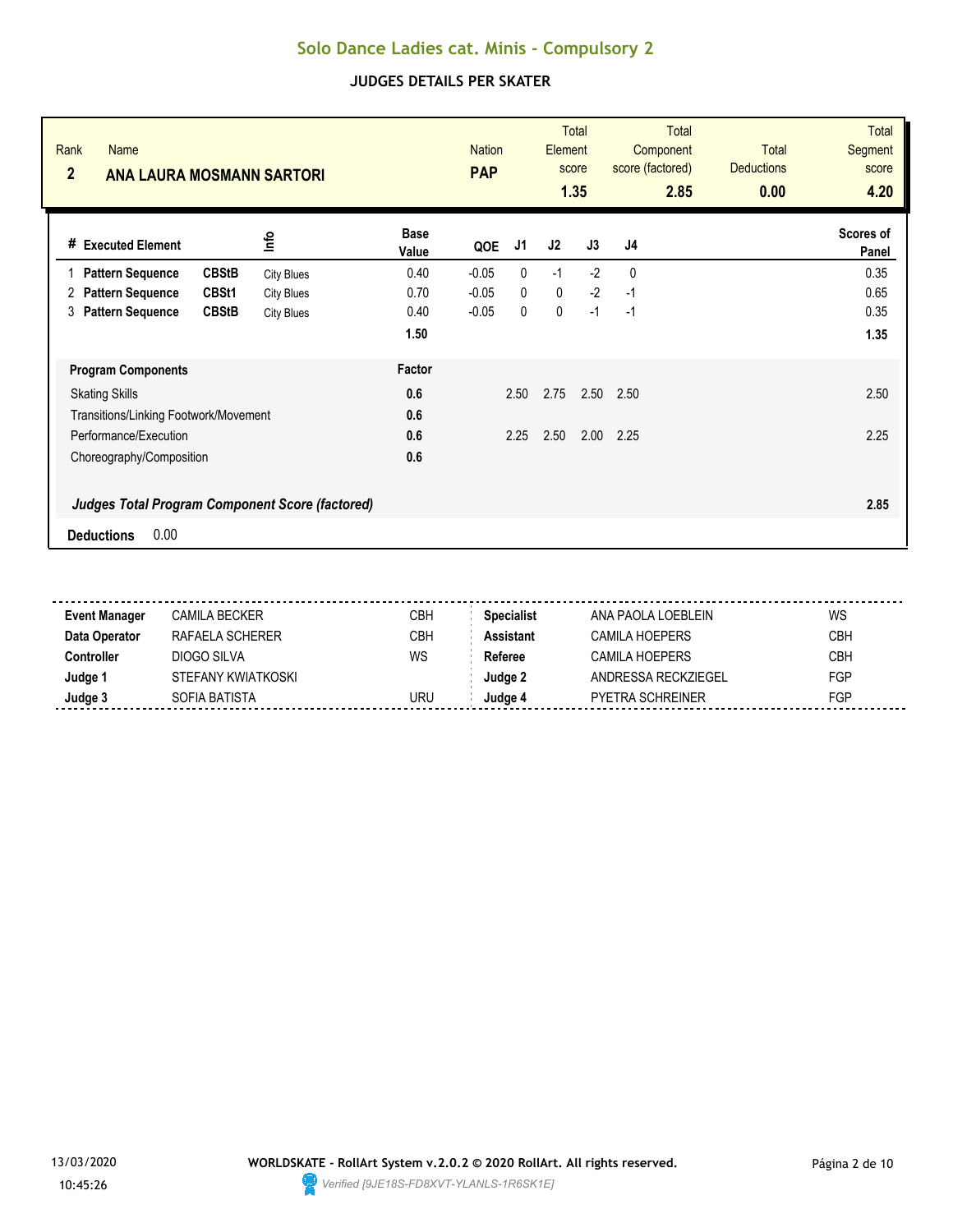| Rank<br><b>Name</b><br>3<br><b>CAMILE DA FÉ LINCK</b>  |                   |                      | <b>Nation</b><br><b>PAP</b> |      | Element      | <b>Total</b><br>score<br>1.45 | <b>Total</b><br>Component<br>score (factored)<br>2.40 | <b>Total</b><br><b>Deductions</b><br>0.00 | <b>Total</b><br><b>Segment</b><br>score<br>3.85 |
|--------------------------------------------------------|-------------------|----------------------|-----------------------------|------|--------------|-------------------------------|-------------------------------------------------------|-------------------------------------------|-------------------------------------------------|
| # Executed Element                                     | lnfo              | <b>Base</b><br>Value | QOE                         | J1   | J2           | J3                            | J4                                                    |                                           | Scores of<br>Panel                              |
| CBSt1<br><b>Pattern Sequence</b>                       | <b>City Blues</b> | 0.70                 | $-0.10$                     | $-1$ | $\mathbf{0}$ | $-2$                          | $-1$                                                  |                                           | 0.60                                            |
| <b>Pattern Sequence</b><br>CBSt1<br>2                  | <b>City Blues</b> | 0.70                 | $-0.10$                     | $-1$ | $-1$         | $-2$                          | $-1$                                                  |                                           | 0.60                                            |
| <b>Pattern Sequence</b><br><b>CBStB</b><br>3           | <b>City Blues</b> | 0.40                 | $-0.15$                     | $-2$ | $-1$         | $-2$                          | $-1$                                                  |                                           | 0.25                                            |
|                                                        |                   | 1.80                 |                             |      |              |                               |                                                       |                                           | 1.45                                            |
| <b>Program Components</b>                              |                   | Factor               |                             |      |              |                               |                                                       |                                           |                                                 |
| <b>Skating Skills</b>                                  |                   | 0.6                  |                             | 1.75 | 2.50         | 1.25                          | 2.50                                                  |                                           | 2.12                                            |
| Transitions/Linking Footwork/Movement                  |                   | 0.6                  |                             |      |              |                               |                                                       |                                           |                                                 |
| Performance/Execution                                  |                   | 0.6                  |                             | 1.50 | 2.50         | 1.50                          | 2.25                                                  |                                           | 1.88                                            |
| Choreography/Composition                               |                   | 0.6                  |                             |      |              |                               |                                                       |                                           |                                                 |
| <b>Judges Total Program Component Score (factored)</b> |                   |                      |                             |      |              |                               |                                                       |                                           | 2.40                                            |
| 0.00<br><b>Deductions</b>                              |                   |                      |                             |      |              |                               |                                                       |                                           |                                                 |

| <b>Event Manager</b> | CAMILA BECKER      | CBH | <b>Specialist</b> | ANA PAOLA LOEBLEIN      | WS         |
|----------------------|--------------------|-----|-------------------|-------------------------|------------|
| Data Operator        | RAFAELA SCHERER    | СВН | Assistant         | CAMILA HOEPERS          | <b>CBH</b> |
| :ontroller           | DIOGO SILVA        | WS  | Referee           | CAMILA HOEPERS          | <b>CBH</b> |
| Judge '              | STEFANY KWIATKOSKI |     | Judae 2           | ANDRESSA RECKZIFGFI     | FGP        |
| Judge 3              | SOFIA BATISTA      | URU | Judge 4           | <b>PYETRA SCHREINER</b> | FGP        |
|                      |                    |     |                   |                         |            |

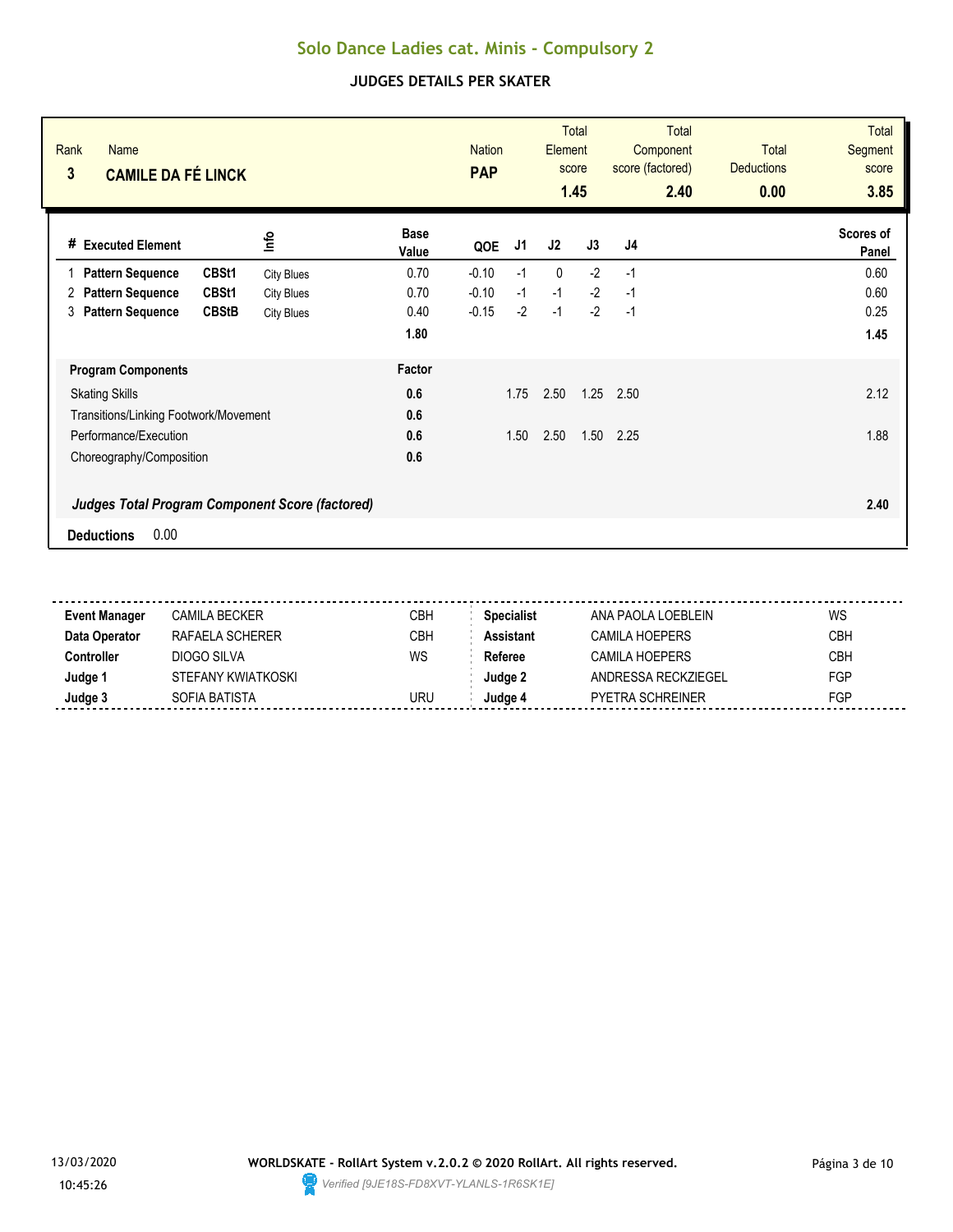| Rank<br><b>Name</b><br>4<br><b>MARIANA NAIMAIER DOS SANTOS</b> |                              | <b>Nation</b><br><b>PAP</b> |      | Element     | <b>Total</b><br>score<br>1.05 | Total<br>Component<br>score (factored)<br>2.70 | <b>Total</b><br><b>Deductions</b><br>0.00 | Total<br><b>Segment</b><br>score<br>3.75 |
|----------------------------------------------------------------|------------------------------|-----------------------------|------|-------------|-------------------------------|------------------------------------------------|-------------------------------------------|------------------------------------------|
| # Executed Element                                             | <b>Base</b><br>lnfo<br>Value | QOE                         | J1   | J2          | J3                            | J <sub>4</sub>                                 |                                           | Scores of<br>Panel                       |
| <b>CBStB</b><br><b>Pattern Sequence</b>                        | 0.40<br><b>City Blues</b>    | $-0.05$                     | 0    | $-1$        | $\mathbf{0}$                  | $-1$                                           |                                           | 0.35                                     |
| <b>CBStB</b><br><b>Pattern Sequence</b><br>2                   | 0.40<br><b>City Blues</b>    | $-0.05$                     | 0    | $\mathbf 0$ | $-1$                          | -1                                             |                                           | 0.35                                     |
| <b>Pattern Sequence</b><br><b>CBStB</b><br>3                   | 0.40<br><b>City Blues</b>    | $-0.05$                     | 0    | 0           | $-1$                          | $-2$                                           |                                           | 0.35                                     |
|                                                                | 1.20                         |                             |      |             |                               |                                                |                                           | 1.05                                     |
| <b>Program Components</b>                                      | Factor                       |                             |      |             |                               |                                                |                                           |                                          |
| <b>Skating Skills</b>                                          | 0.6                          |                             | 2.50 | 2.25        | 2.25                          | 2.25                                           |                                           | 2.25                                     |
| Transitions/Linking Footwork/Movement                          | 0.6                          |                             |      |             |                               |                                                |                                           |                                          |
| Performance/Execution                                          | 0.6                          |                             | 2.25 | 2.25        | 2.50                          | 2.00                                           |                                           | 2.25                                     |
| Choreography/Composition                                       | 0.6                          |                             |      |             |                               |                                                |                                           |                                          |
| <b>Judges Total Program Component Score (factored)</b>         |                              |                             |      |             |                               |                                                |                                           | 2.70                                     |
| 0.00<br><b>Deductions</b>                                      |                              |                             |      |             |                               |                                                |                                           |                                          |

| <b>Event Manager</b> | CAMILA BECKER      | СВН        | <b>Specialist</b> | ANA PAOLA LOEBLEIN      | WS         |
|----------------------|--------------------|------------|-------------------|-------------------------|------------|
| Data Operator        | RAFAELA SCHERER    | <b>CBH</b> | Assistant         | <b>CAMILA HOEPERS</b>   | <b>CBH</b> |
| :ontroller           | DIOGO SILVA        | WS         | Referee           | CAMILA HOEPERS          | <b>CBH</b> |
| Judge '              | STEFANY KWIATKOSKI |            | Judae 2           | ANDRESSA RECKZIEGEL     | <b>FGP</b> |
| Judge 3              | SOFIA BATISTA      | uru        | Judae 4           | <b>PYETRA SCHREINER</b> | FGP        |
|                      |                    |            |                   |                         |            |

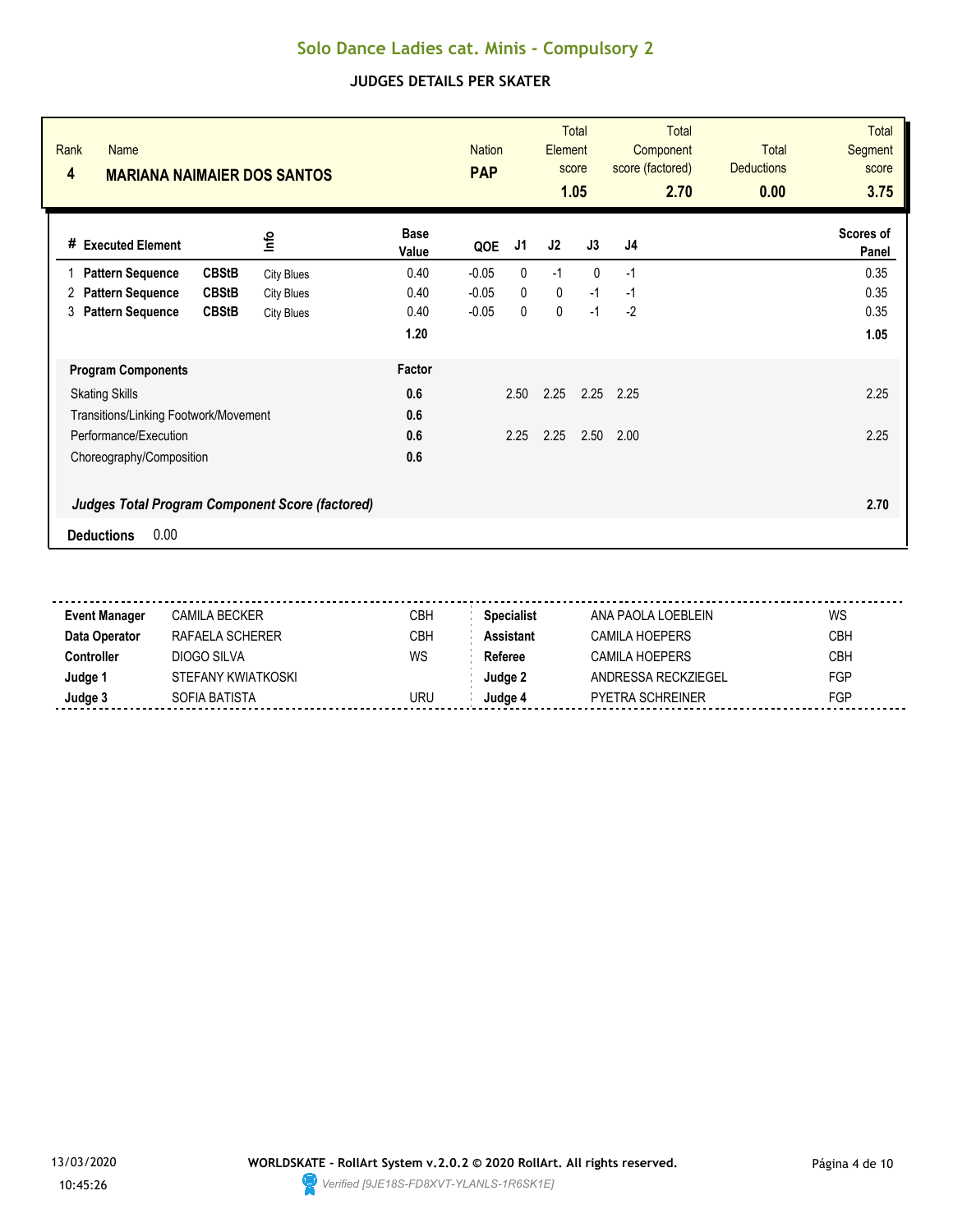| Rank<br><b>Name</b><br>$5\phantom{.0}$<br><b>MANUELA BARBOSA SCHMITZ</b> |                   |                      | <b>Nation</b><br><b>PAP</b> |              | Element     | <b>Total</b><br>score<br>1.20 | <b>Total</b><br>Component<br>score (factored)<br>2.54 | <b>Total</b><br><b>Deductions</b><br>0.00 | <b>Total</b><br><b>Segment</b><br>score<br>3.74 |
|--------------------------------------------------------------------------|-------------------|----------------------|-----------------------------|--------------|-------------|-------------------------------|-------------------------------------------------------|-------------------------------------------|-------------------------------------------------|
| # Executed Element                                                       | lnfo              | <b>Base</b><br>Value | QOE                         | J1           | J2          | J3                            | J <sub>4</sub>                                        |                                           | Scores of<br>Panel                              |
| <b>CBStB</b><br><b>Pattern Sequence</b>                                  | <b>City Blues</b> | 0.40                 | $-0.10$                     | $\mathbf{0}$ | $-1$        | $-1$                          | $-2$                                                  |                                           | 0.30                                            |
| <b>Pattern Sequence</b><br><b>CBStB</b><br>2                             | <b>City Blues</b> | 0.40                 | $-0.10$                     | $\mathbf{0}$ | $\mathbf 0$ | $-2$                          | $-2$                                                  |                                           | 0.30                                            |
| <b>Pattern Sequence</b><br>CBSt1<br>3                                    | <b>City Blues</b> | 0.70                 | $-0.10$                     | 0            | 0           | $-2$                          | $-2$                                                  |                                           | 0.60                                            |
|                                                                          |                   | 1.50                 |                             |              |             |                               |                                                       |                                           | 1.20                                            |
| <b>Program Components</b>                                                |                   | Factor               |                             |              |             |                               |                                                       |                                           |                                                 |
| <b>Skating Skills</b>                                                    |                   | 0.6                  |                             | 2.00         | 2.25        | 2.00                          | 2.25                                                  |                                           | 2.12                                            |
| Transitions/Linking Footwork/Movement                                    |                   | 0.6                  |                             |              |             |                               |                                                       |                                           |                                                 |
| Performance/Execution                                                    |                   | 0.6                  |                             | 2.00         | 2.50        | 1.50                          | 2.25                                                  |                                           | 2.12                                            |
| Choreography/Composition                                                 |                   | 0.6                  |                             |              |             |                               |                                                       |                                           |                                                 |
| <b>Judges Total Program Component Score (factored)</b>                   |                   |                      |                             |              |             |                               |                                                       |                                           | 2.54                                            |
| 0.00<br><b>Deductions</b>                                                |                   |                      |                             |              |             |                               |                                                       |                                           |                                                 |

| <b>Event Manager</b> | CAMILA BECKER      | СВН        | <b>Specialist</b> | ANA PAOLA LOEBLEIN      | WS         |
|----------------------|--------------------|------------|-------------------|-------------------------|------------|
| Data Operator        | RAFAELA SCHERER    | <b>CBH</b> | Assistant         | <b>CAMILA HOEPERS</b>   | <b>CBH</b> |
| :ontroller           | DIOGO SILVA        | WS         | Referee           | CAMILA HOEPERS          | <b>CBH</b> |
| Judge '              | STEFANY KWIATKOSKI |            | Judae 2           | ANDRESSA RECKZIEGEL     | <b>FGP</b> |
| Judge 3              | SOFIA BATISTA      | uru        | Judae 4           | <b>PYETRA SCHREINER</b> | FGP        |
|                      |                    |            |                   |                         |            |

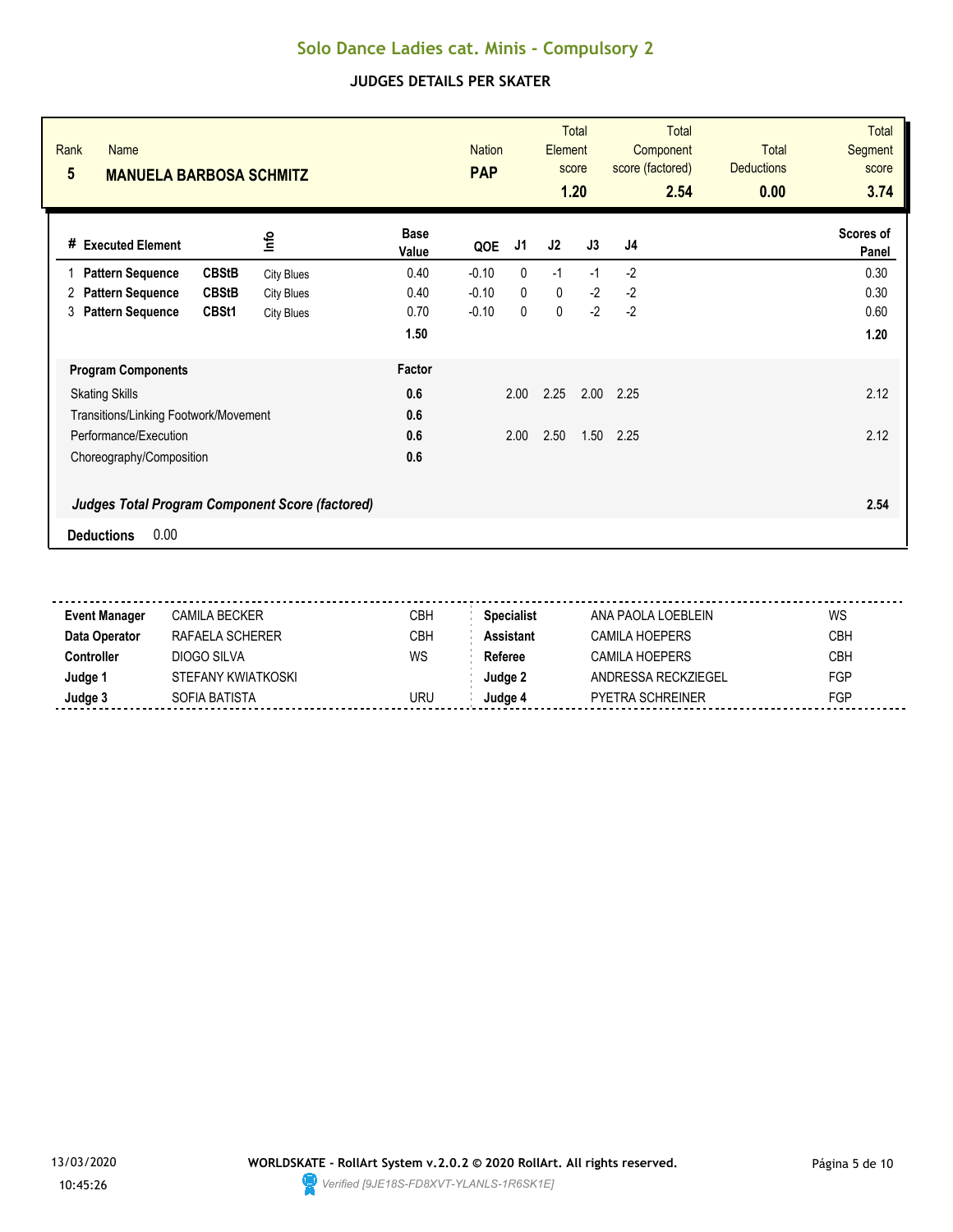| Rank<br><b>Name</b><br>$6\phantom{a}$<br><b>MARINA MOTTA STAUDT</b>                 |                      | <b>Nation</b><br><b>AAB</b> |             | Element | <b>Total</b><br>score<br>0.95 | <b>Total</b><br>Component<br>score (factored)<br>2.63 | <b>Total</b><br><b>Deductions</b><br>0.00 | <b>Total</b><br><b>Segment</b><br>score<br>3.58 |
|-------------------------------------------------------------------------------------|----------------------|-----------------------------|-------------|---------|-------------------------------|-------------------------------------------------------|-------------------------------------------|-------------------------------------------------|
| lnfo<br># Executed Element                                                          | <b>Base</b><br>Value | QOE                         | J1          | J2      | J3                            | J <sub>4</sub>                                        |                                           | Scores of<br>Panel                              |
| <b>Pattern Sequence</b><br><b>CBStB</b><br><b>City Blues</b>                        | 0.40                 | $-0.10$                     | $-1$        | $-2$    | $-1$                          | $-1$                                                  |                                           | 0.30                                            |
| <b>Pattern Sequence</b><br><b>CBStB</b><br>2<br><b>City Blues</b>                   | 0.40                 | $-0.10$                     | $-1$        | 0       | $-1$                          | $-2$                                                  |                                           | 0.30                                            |
| <b>Pattern Sequence</b><br><b>CBStB</b><br>3<br><b>City Blues</b>                   | 0.40                 | $-0.05$                     | $\mathbf 0$ | 0       | $-2$                          | $-1$                                                  |                                           | 0.35                                            |
|                                                                                     | 1.20                 |                             |             |         |                               |                                                       |                                           | 0.95                                            |
| <b>Program Components</b>                                                           | Factor               |                             |             |         |                               |                                                       |                                           |                                                 |
| <b>Skating Skills</b>                                                               | 0.6                  |                             | 2.00        | 2.50    | 2.50                          | 2.50                                                  |                                           | 2.50                                            |
| Transitions/Linking Footwork/Movement                                               | 0.6                  |                             |             |         |                               |                                                       |                                           |                                                 |
| Performance/Execution                                                               | 0.6                  |                             | 1.50        | 1.75    | 2.00                          | 2.00                                                  |                                           | 1.88                                            |
| Choreography/Composition                                                            | 0.6                  |                             |             |         |                               |                                                       |                                           |                                                 |
| <b>Judges Total Program Component Score (factored)</b><br>0.00<br><b>Deductions</b> |                      |                             |             |         |                               |                                                       |                                           | 2.63                                            |

| <b>Event Manager</b> | CAMILA BECKER      | CBH | <b>Specialist</b> | ANA PAOLA LOEBLEIN  | WS         |
|----------------------|--------------------|-----|-------------------|---------------------|------------|
| Data Operator        | RAFAELA SCHERER    | CBH | Assistant         | CAMILA HOEPFRS      | <b>CBH</b> |
| :ontroller           | DIOGO SILVA        | WS  | Referee           | CAMILA HOFPFRS      | CBH        |
| Judge 1              | STEFANY KWIATKOSKI |     | Judqe 2           | ANDRESSA RECKZIEGEL | <b>FGP</b> |
| Judge 3              | SOFIA BATISTA      | uru | Judae 4           | PYETRA SCHREINER    | FGP        |
|                      |                    |     |                   |                     |            |

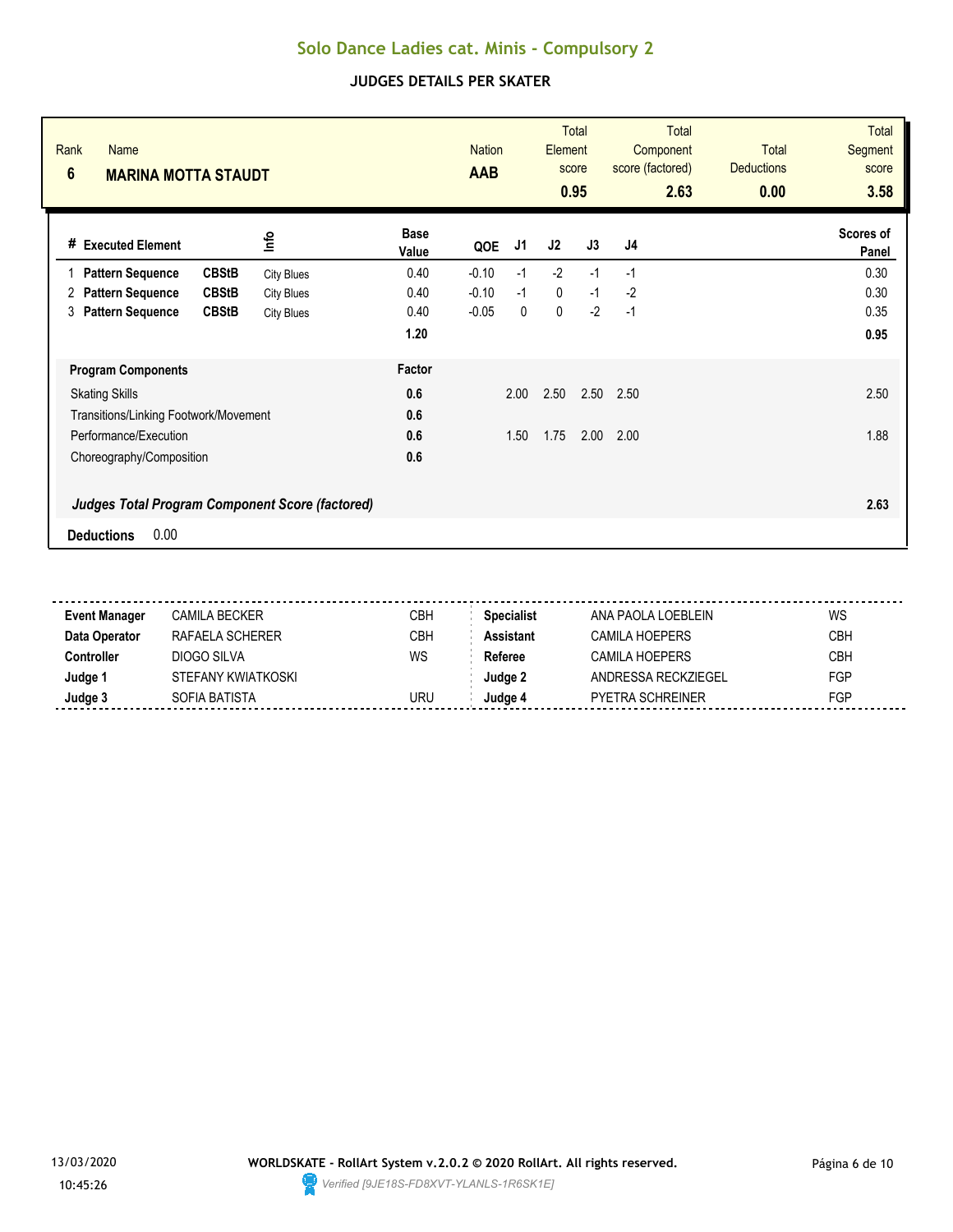| Rank<br><b>Name</b><br>$\overline{7}$<br>DYENIFER ALEXSA PAIVA COSTA |                           | <b>Nation</b><br><b>PAP</b> | Element      | <b>Total</b><br>score<br>1.00 | <b>Total</b><br>Component<br>score (factored)<br>2.55 | <b>Total</b><br><b>Deductions</b><br>0.00 | Total<br><b>Segment</b><br>score<br>3.55 |
|----------------------------------------------------------------------|---------------------------|-----------------------------|--------------|-------------------------------|-------------------------------------------------------|-------------------------------------------|------------------------------------------|
| lnfo<br># Executed Element                                           | <b>Base</b><br>Value      | J1<br>QOE                   | J2           | J3                            | J <sub>4</sub>                                        |                                           | Scores of<br>Panel                       |
| <b>Pattern Sequence</b><br><b>CBStB</b><br>$\mathbf{1}$              | 0.40<br><b>City Blues</b> | $\mathbf{0}$<br>$-0.05$     | $\mathbf{0}$ | $-2$                          | $-1$                                                  |                                           | 0.35                                     |
| <b>Pattern Sequence</b><br><b>CBStB</b><br>2                         | 0.40<br><b>City Blues</b> | $\mathbf{0}$<br>$-0.05$     | $\mathbf 0$  | $-1$                          | $-1$                                                  |                                           | 0.35                                     |
| <b>Pattern Sequence</b><br><b>CBStB</b><br>3                         | 0.40<br><b>City Blues</b> | $-0.10$<br>0                | $-1$         | $-2$                          | $-1$                                                  |                                           | 0.30                                     |
|                                                                      | 1.20                      |                             |              |                               |                                                       |                                           | 1.00                                     |
| <b>Program Components</b>                                            | Factor                    |                             |              |                               |                                                       |                                           |                                          |
| <b>Skating Skills</b>                                                | 0.6                       | 2.25                        | 2.75         | 2.25                          | 2.25                                                  |                                           | 2.25                                     |
| Transitions/Linking Footwork/Movement                                | 0.6                       |                             |              |                               |                                                       |                                           |                                          |
| Performance/Execution                                                | 0.6                       | 2.00                        | 2.25         | 2.00                          | 2.00                                                  |                                           | 2.00                                     |
| Choreography/Composition                                             | 0.6                       |                             |              |                               |                                                       |                                           |                                          |
| Judges Total Program Component Score (factored)                      |                           |                             |              |                               |                                                       |                                           | 2.55                                     |
| 0.00<br><b>Deductions</b>                                            |                           |                             |              |                               |                                                       |                                           |                                          |

| <b>Event Manager</b> | CAMILA BECKER      | CBH | <b>Specialist</b> | ANA PAOLA LOEBLEIN  | WS         |
|----------------------|--------------------|-----|-------------------|---------------------|------------|
| Data Operator        | RAFAELA SCHERER    | CBH | Assistant         | CAMILA HOEPFRS      | <b>CBH</b> |
| :ontroller           | DIOGO SILVA        | WS  | Referee           | CAMILA HOFPFRS      | CBH        |
| Judge 1              | STEFANY KWIATKOSKI |     | Judqe 2           | ANDRESSA RECKZIEGEL | <b>FGP</b> |
| Judge 3              | SOFIA BATISTA      | uru | Judae 4           | PYETRA SCHREINER    | FGP        |
|                      |                    |     |                   |                     |            |

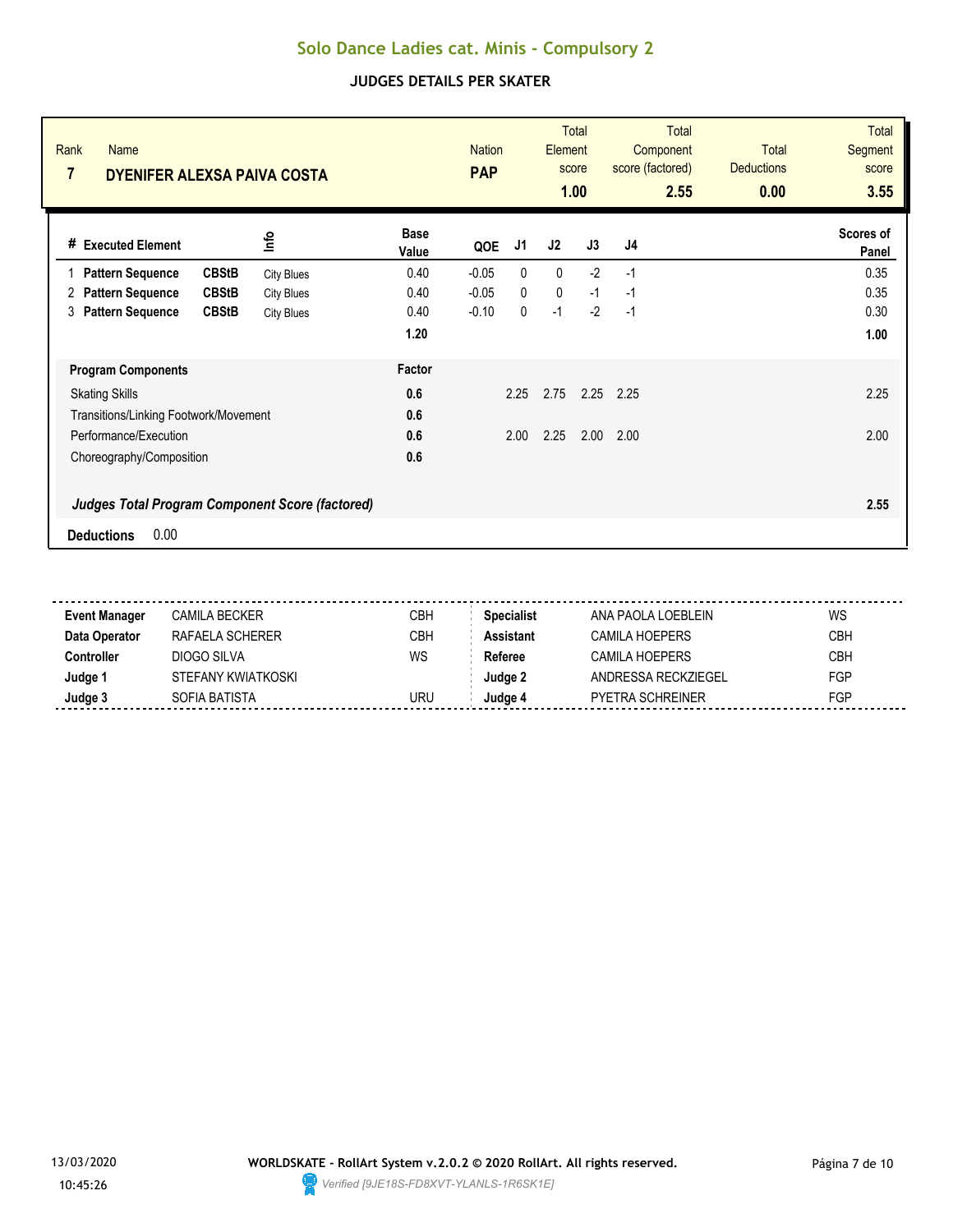| Rank<br><b>Name</b><br>8<br><b>MARIA FERNANDA XIMENES</b> |                   |                      | <b>Nation</b><br><b>AAB</b> |      | Element     | <b>Total</b><br>score<br>0.80 | <b>Total</b><br>Component<br>score (factored)<br>2.55 | <b>Total</b><br><b>Deductions</b><br>0.00 | <b>Total</b><br><b>Segment</b><br>score<br>3.35 |
|-----------------------------------------------------------|-------------------|----------------------|-----------------------------|------|-------------|-------------------------------|-------------------------------------------------------|-------------------------------------------|-------------------------------------------------|
| # Executed Element                                        | lnfo              | <b>Base</b><br>Value | QOE                         | J1   | J2          | J3                            | J4                                                    |                                           | Scores of<br>Panel                              |
| <b>CBStB</b><br><b>Pattern Sequence</b>                   | <b>City Blues</b> | 0.40                 | $-0.15$                     | $-1$ | $-1$        | $-2$                          | $-2$                                                  |                                           | 0.25                                            |
| <b>Pattern Sequence</b><br><b>CBStB</b><br>2              | <b>City Blues</b> | 0.40                 | $-0.10$                     | $-1$ | $\mathbf 0$ | $-1$                          | $-2$                                                  |                                           | 0.30                                            |
| <b>Pattern Sequence</b><br><b>CBStB</b><br>3              | <b>City Blues</b> | 0.40                 | $-0.15$                     | $-1$ | $-1$        | $-2$                          | $-2$                                                  |                                           | 0.25                                            |
|                                                           |                   | 1.20                 |                             |      |             |                               |                                                       |                                           | 0.80                                            |
| <b>Program Components</b>                                 |                   | Factor               |                             |      |             |                               |                                                       |                                           |                                                 |
| <b>Skating Skills</b>                                     |                   | 0.6                  |                             | 2.00 | 2.50        | 1.75                          | 2.50                                                  |                                           | 2.25                                            |
| Transitions/Linking Footwork/Movement                     |                   | 0.6                  |                             |      |             |                               |                                                       |                                           |                                                 |
| Performance/Execution                                     |                   | 0.6                  |                             | 1.75 | 2.25        | 1.50                          | 2.25                                                  |                                           | 2.00                                            |
| Choreography/Composition                                  |                   | 0.6                  |                             |      |             |                               |                                                       |                                           |                                                 |
| <b>Judges Total Program Component Score (factored)</b>    |                   |                      |                             |      |             |                               |                                                       |                                           | 2.55                                            |
| 0.00<br><b>Deductions</b>                                 |                   |                      |                             |      |             |                               |                                                       |                                           |                                                 |

| <b>Event Manager</b> | CAMILA BECKER      | CBH | <b>Specialist</b> | ANA PAOLA LOEBLEIN      | WS         |
|----------------------|--------------------|-----|-------------------|-------------------------|------------|
| Data Operator        | RAFAELA SCHERER    | СВН | Assistant         | CAMILA HOEPERS          | <b>CBH</b> |
| :ontroller           | DIOGO SILVA        | WS  | Referee           | CAMILA HOEPERS          | <b>CBH</b> |
| Judge '              | STEFANY KWIATKOSKI |     | Judae 2           | ANDRESSA RECKZIFGFI     | FGP        |
| Judge 3              | SOFIA BATISTA      | URU | Judge 4           | <b>PYETRA SCHREINER</b> | FGP        |
|                      |                    |     |                   |                         |            |

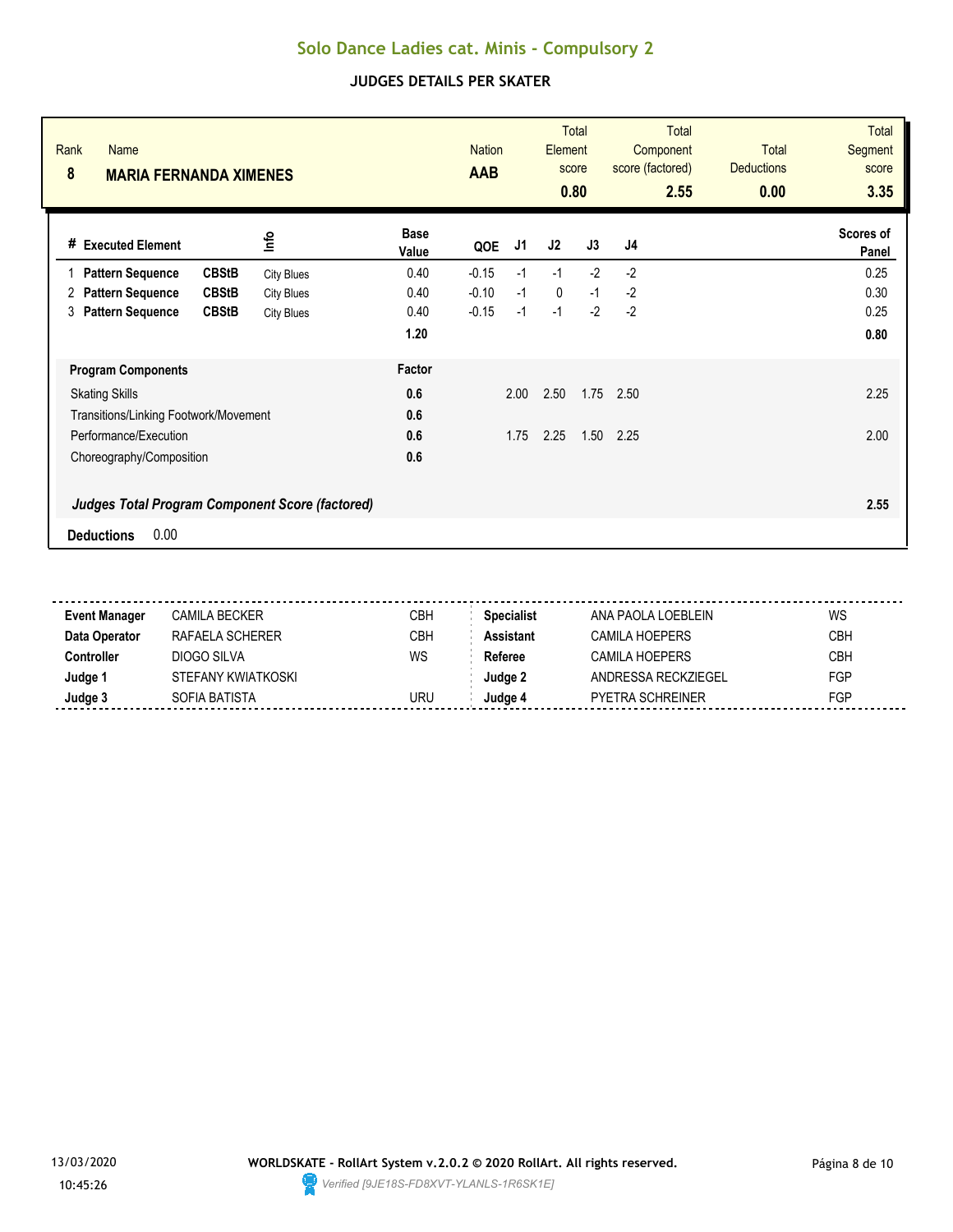| Rank<br><b>Name</b><br>9<br><b>LUANA CAROLINA FENER</b> |                                                        |                      | <b>Nation</b><br><b>PAP</b> |              | <b>Element</b> | <b>Total</b><br>score<br>1.35 | <b>Total</b><br>Component<br>score (factored)<br>2.25 | <b>Total</b><br><b>Deductions</b><br>$-0.50$ | <b>Total</b><br><b>Segment</b><br>score<br>3.10 |
|---------------------------------------------------------|--------------------------------------------------------|----------------------|-----------------------------|--------------|----------------|-------------------------------|-------------------------------------------------------|----------------------------------------------|-------------------------------------------------|
| <b>Executed Element</b><br>#                            | lnfo                                                   | <b>Base</b><br>Value | QOE                         | J1           | J2             | J3                            | J4                                                    |                                              | Scores of<br>Panel                              |
| <b>CBStB</b><br><b>Pattern Sequence</b>                 | <b>City Blues</b>                                      | 0.40                 | $-0.05$                     | 0            | 0              | $-1$                          | $-1$                                                  |                                              | 0.35                                            |
| <b>CBStB</b><br><b>Pattern Sequence</b><br>2            | <b>City Blues</b>                                      | 0.40                 | $-0.05$                     | $\mathbf{0}$ | 0              | $-1$                          | $-1$                                                  |                                              | 0.35                                            |
| <b>Pattern Sequence</b><br>CBSt1<br>3                   | <b>City Blues</b>                                      | 0.70                 | $-0.05$                     | 0            | 0              | $-1$                          | $-1$                                                  |                                              | 0.65                                            |
|                                                         |                                                        | 1.50                 |                             |              |                |                               |                                                       |                                              | 1.35                                            |
| <b>Program Components</b>                               |                                                        | Factor               |                             |              |                |                               |                                                       |                                              |                                                 |
| <b>Skating Skills</b>                                   |                                                        | 0.6                  |                             | 2.00         | 1.75           | 1.75                          | 1.75                                                  |                                              | 1.75                                            |
| Transitions/Linking Footwork/Movement                   |                                                        | 0.6                  |                             |              |                |                               |                                                       |                                              |                                                 |
| Performance/Execution                                   |                                                        | 0.6                  |                             | 2.00         | 2.00           | 2.00                          | 2.00                                                  |                                              | 2.00                                            |
| Choreography/Composition                                |                                                        | 0.6                  |                             |              |                |                               |                                                       |                                              |                                                 |
|                                                         | <b>Judges Total Program Component Score (factored)</b> |                      |                             |              |                |                               |                                                       |                                              | 2.25                                            |
| $-0.50$<br><b>Deductions</b><br>Time Violation:0,5      |                                                        |                      |                             |              |                |                               |                                                       |                                              |                                                 |

| <b>Event Manager</b> | CAMILA BECKER      | CBH | <b>Specialist</b> | ANA PAOLA LOFBLEIN      | WS         |
|----------------------|--------------------|-----|-------------------|-------------------------|------------|
| Data Operator        | RAFAELA SCHERER    | CBH | <b>Assistant</b>  | CAMILA HOEPERS          | <b>CBH</b> |
| Controller           | DIOGO SILVA        | WS  | Referee           | CAMILA HOEPERS          | <b>CBH</b> |
| Judge 1              | STEFANY KWIATKOSKI |     | Judge 2           | ANDRESSA RECKZIEGEL     | <b>FGP</b> |
| Judge 3              | SOFIA BATISTA      | URU | Judae 4           | <b>PYETRA SCHREINER</b> | <b>FGP</b> |
|                      |                    |     |                   |                         |            |